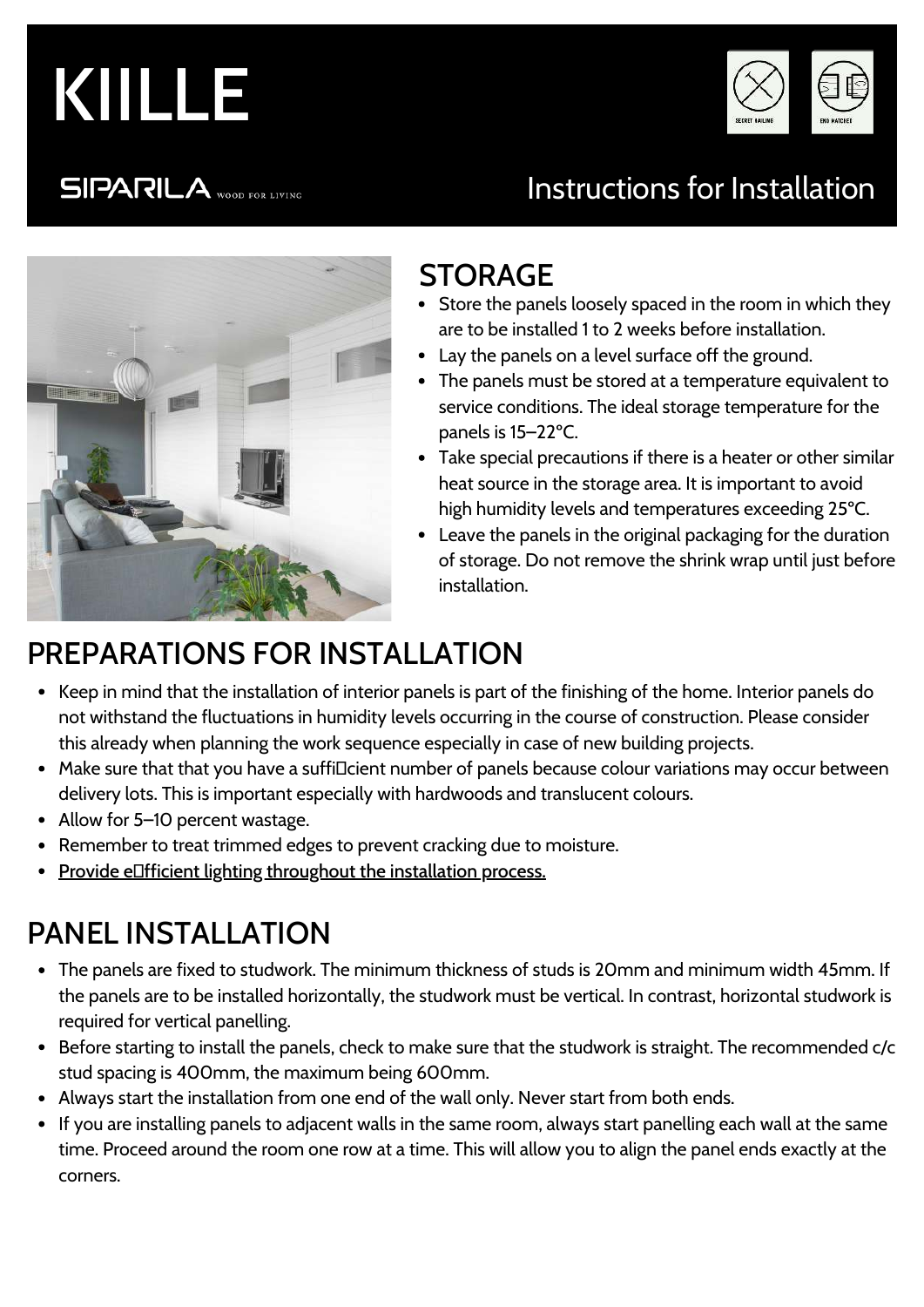



**SIPARILA** WOOD FOR LIVING

### Instructions for Installation

### CONCEALED FIXING

- Always start installing the panels from bottom up using concealed fixing to make it possible to fix the panels through the tongue. If the panels are installed horizontally, place the panel with the tongue pointing up.
- Fix the panels to the studwork through the tongue using a Dyckert nail or similar stiff nail or staples. Finishing nails are not suitable for fixing panels.
- It is advisable to use a compressed air nail gun for fixing the panels. The minimum nail length is three times the panel thickness. Adjust the nail penetration depth correctly. The nail may not protrude from the panel surface or sink too deep not to damage panel surface.
- Make sure that concealed-fixed panels are driven home. This ensures that the fixing marks will not show even when the panels dry.
- The panels must be fixed to each stud with two nails. To ensure secure fixing, drive the nails at an angle relative to each other.

### ALIGNING THE TONGUED END PANEL

- The tongued end panel helps reduce wastage. When installing tongued end panels, allow for 10 percent wastage.
- Tongued end panels can be installed in two ways.

#### BRICKWORK PATTERN

- With the brickwork pattern, the panel joints follow a regular pattern. First measure the length of the room to determine the panel size you should start with to be able to place the joints at regular intervals.
- Proceed with panelling while making sure that the joint of the panel being installed is midway relative to the panels in the lower row.
- As the brickwork pattern results in more wastage, you need to calculate the required number of panels with care.

#### CONTINUOUS PATTERN

- With the continuous pattern, you start with a full-sized panel. When you reach the end of the row, cut the panel and use the cut piece to start the next row of panels.
- With the continuous pattern, the joints will be positioned randomly.

### PLEASE NOTE!

- Make sure that the panelling proceeds in a straight line. Carry out regular checks using an alignment wire or laser. Especially with tongued end panels, a gap is created in the end joint if the panelling deviates from a straight line.
- If the sides of the area to be panelled differ in width, a maximum gap of 1 mm per panel may be left in the panels to compensate for the difference. Do not leave a gap greater than this, otherwise the nail heads will be exposed when the panels dry. Make an exact determination of the difference between the extremes (millimetres). If necessary, consult a professional installer!